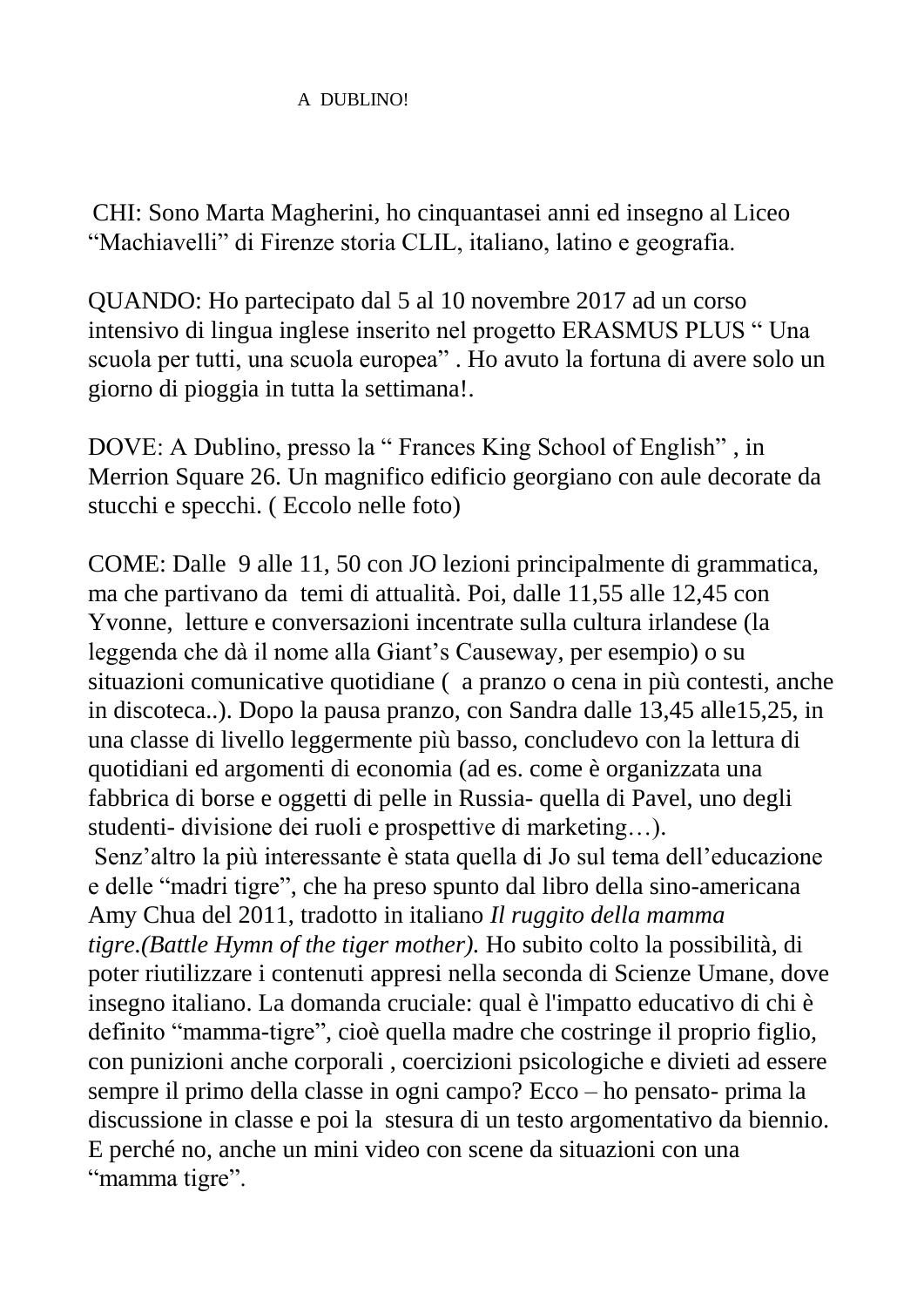PERCHE': Come insegnante CLIL di storia, ho sempre avuto l'obiettivo di migliorare la mia conoscenza della lingua inglese. Infatti, per veicolare i contenuti di una disciplina (DLN) in un'altra lingua è necessaria una buona conoscenza della lingua in cui si veicola, sia scritta che parlata. Ecco l'occasione giusta per perseguire questo obiettivo.

## IN ENGLISH

WHO: My name is Marta Magherini, I am 56 years old and I teach CLIL History, Italian, Latin and Geography at Liceo "Machiavelli" of Florence.

WHEN: From  $5<sup>th</sup>$  to  $10<sup>th</sup>$  November 2017 I have attended an intensive course of English . I have been very lucky because we had only a rainy day in all week!

WHERE: In Dublin, at the "Frances King School of English", in the hearth of the city, 26 Merrion Square. It is a gorgeous building in the Georgian style, with many rooms decorated by plasters and mirrors. Have a look of some pictures!

HOW: From 9:00 to 11,50 I have attended grammar lessons with my teacher Jo. We had a general topic from current news. Then with Yvonne, a very voulcanic girl, from 11,55 to 12,45, readings and conversations about Irish culture or practical situations of life. Once, for example we have read about the Legend of Giant's causeway.

After lunch my third teacher was Sandra, from 13,45 to 15,25, in a different class slightly lower as level. Here we have read tabloids and current news especially about economy. One of the student, Pavel from Russia, was interested in organizing his leather's factory: strategy and planning, company structure, Chief Executive Officer, Chief Operating Officer, marketing and centralization or decentralization… .

The most interesting lesson was one of Jo about "Tiger Mother", the subject from the book by the sino- American writer Amy Chua *Battle Hymn of the Tiger Mother* (2011). Is there a right way to bring up children? According to Chua, western mothers are far too soft on their children. She thinks that a mother has to be cruel in order to produce